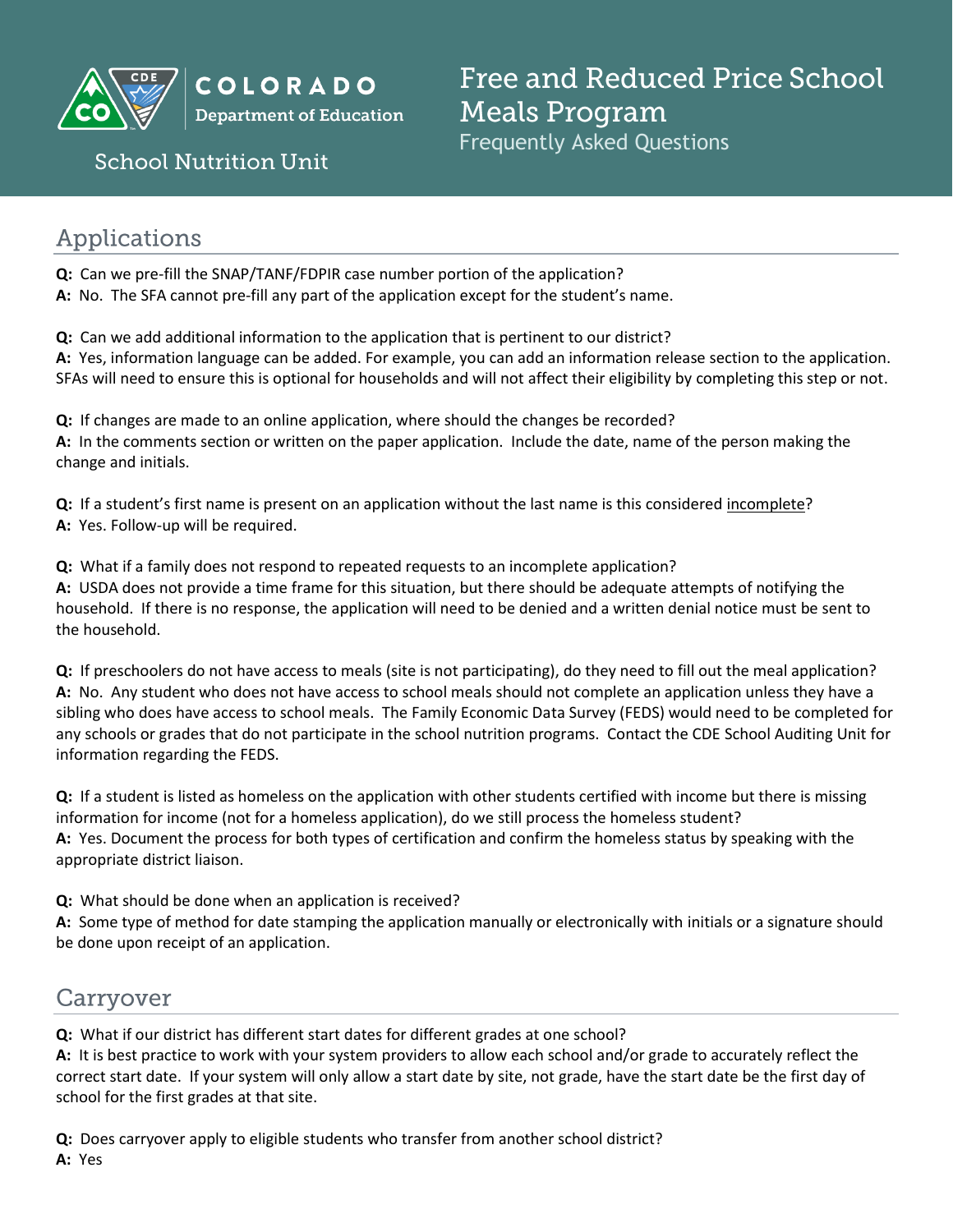

**Q:** If a preschool or kindergarten student enrolls in school, does he/she get the carryover from her siblings at the beginning of the year? **A:** Yes

**Q:** What if you receive an incomplete application but the household still has an eligible carryover status? **A:** Follow up with the household to get a complete application but do not change/charge the carryover status to denied because the application is not complete.

# Confidentiality/Disclosure

**Q:** How do we handle the situation of sharing information when applications are submitted by two parents in two different households?

**A:** The application information completed by one parent cannot be shared with the other parent.

**Q:** Can I get a verbal confirmation from parents that it ok to release information?

**A:** No, it needs to be in writing. Use the CDE 'Sharing Information with Other Programs' form.

**Q:** Does our IT personnel need to sign a non-disclosure form when working with our student eligibility data? **A:** It is best practice to have your IT personnel sign a non-disclosure form. However, they can have access to free and reduced eligibility information without a non-disclosure form if they need this as part of their job duty.

**Q:** Can computer vendors have access to the eligibility information in our computer system? **A:** If computer vendors need limited access to be able to run the system, be sure to have a disclosure agreement in place.

## Flexibility of Effective Date of Free and Reduced Meal Eligibility Determinations

**Q:** If a SFA chooses to have the date of application submission be the effective date, must the SFA complete an assurance every year?

**A:** Yes. The assurance form must be completed, signed and submitted to the OSN each school year. It must also be approved by the OSN.

**Q:** What if the household submits an incomplete application? Does this flexibility still apply?

**A:** This flexibility applies to eligibility determinations made through the application process and only to complete applications containing all required information at the time of submission.

**Q.** What are the requirements for claim adjustments if applicable for applications using the flexibility of effective date? **A.** The same claim adjustment dates apply. Submissions/adjustments must be done with 60 days of the claim month.

#### **Foster Children**

**Q:** Are the payments received from the state to the foster parent considered income?

**A:** No. Payments received from the foster agency or court to the foster parent for the care of the child is considered to be income exclusion.

This institution is an equal opportunity provider.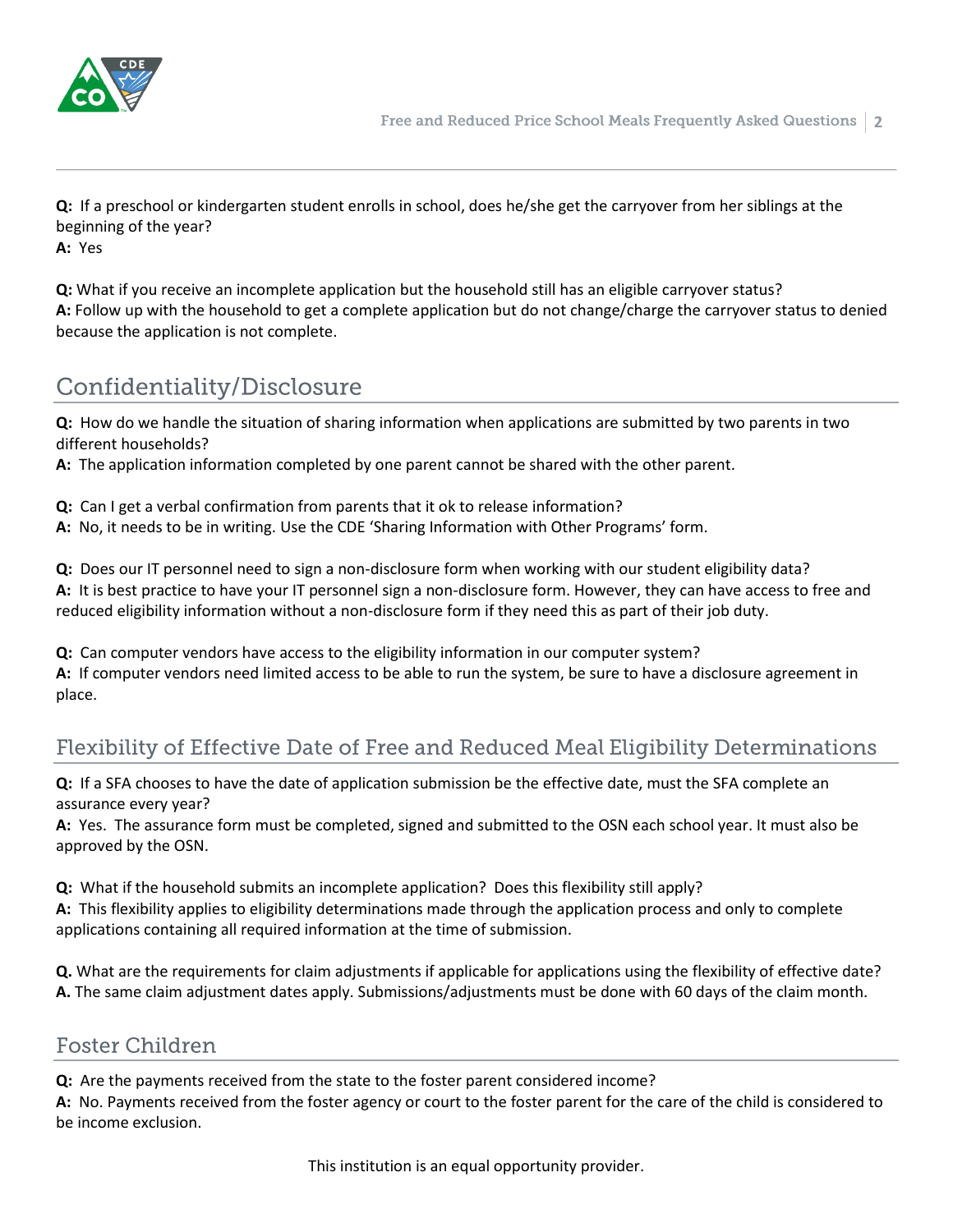

**Q:** If you approve a foster child as free but then the child is adopted, what do you do? **A:** Benefits are valid for the entire school year plus the 30 days into the next school year.

**Q:** Can foster eligibility be determined verbally through a conversation with the county foster agency? **A:** Yes. The conversation must be documented. It is best practice to obtain written documentation for foster children either through court documents or a letter from the human services agency.

## **Income Determination**

**Q:** What if a child receives income, but it is not shared with the whole household? **A:** The earnings of a child who is a full-time or regular part-time employee, or who receives income from other sources such as SSI or Social Security, must be listed on the application as income.

- **Q:** What if an application has the income field left blank?
- **A:** When no income is provided for any of the adult household members, the application is still considered complete.
- **Q:** Does the household have to report income in dollars and cents?
- **A:** No. Income should be reported in whole dollars.

## **Categorical Eligibility**

**Q:** What if an application is filled out with some students marked migrant and some with income.

**A:** This is considered a mixed application. The migrant student would be free and the other students' status would be based on income determination. Document the process for both types of certification and confirm the migrant status by speaking with the appropriate district liaison.

**Q:** Can an email from the migrant/homeless liaison be considered a valid means of verifying students as categorically eligible?

**A:** Yes. Ensure that your email system is a secure way to transfer student's names and eligibility information within your district. Migrant students can also be searched/matched in the online direct certification system.

#### Verification

**Q:** What if we have to replace an application? Do I need to replace it from the sample pool counted on October 1st? **A:** Yes, you must select if from only those applications counted as of October 1st.

**Q:** If a household submits verification documentation without the household members form, can we confirm the household composition via a phone call?

**A:** No, you must obtain a completed household members form in writing. If the household responds to verification after 11/15, they must submit a new application. At that time, the new application can count as the "household member form".

**Q:** At the time of application, the household did not have income. When selected for verification income is being earned. Must the household report their current earnings?

This institution is an equal opportunity provider.